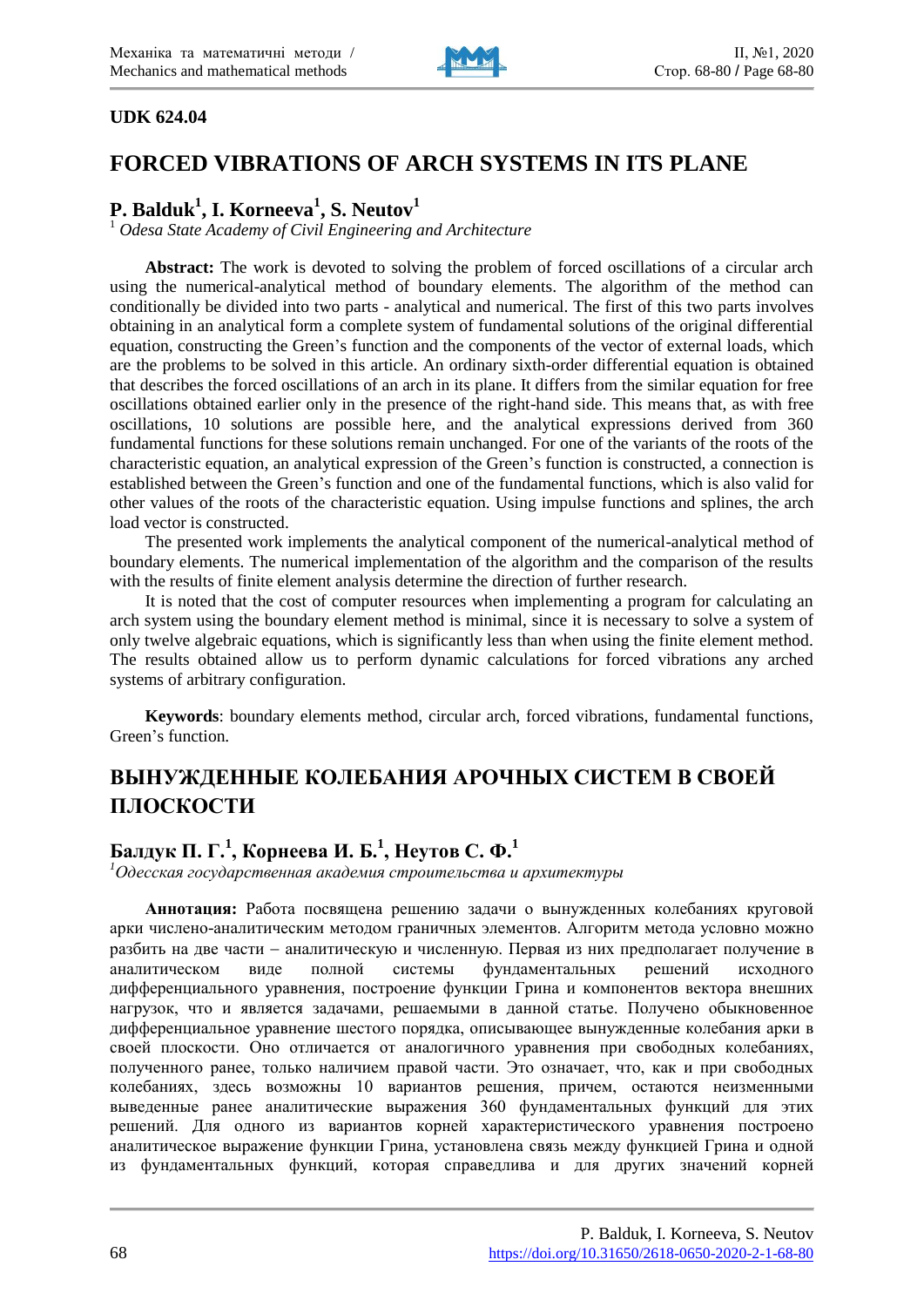

характеристического уравнения. С использованием импульсных функций и сплайнов построен вектор нагрузки на арку.

Представленная работа реализует аналитическую составляющую числено-аналитического метода граничных элементов. Численная реализация алгоритма и сравнение полученных результатов с результатами конечно-элементного анализа определяют направление дальнейших исследований.

Отмечено, что затраты компьютерных ресурсов при реализации программы расчета арочной системы методом граничных элементов являются минимальными, так как приходится решать систему только двенадцати алгебраических уравнений, что существенно меньше, чем при использовании метода конечных элементов.

**Ключевые слова:** метод граничных элементов, круговая арка, вынужденные колебания, фундаментальная функция, функция Грина.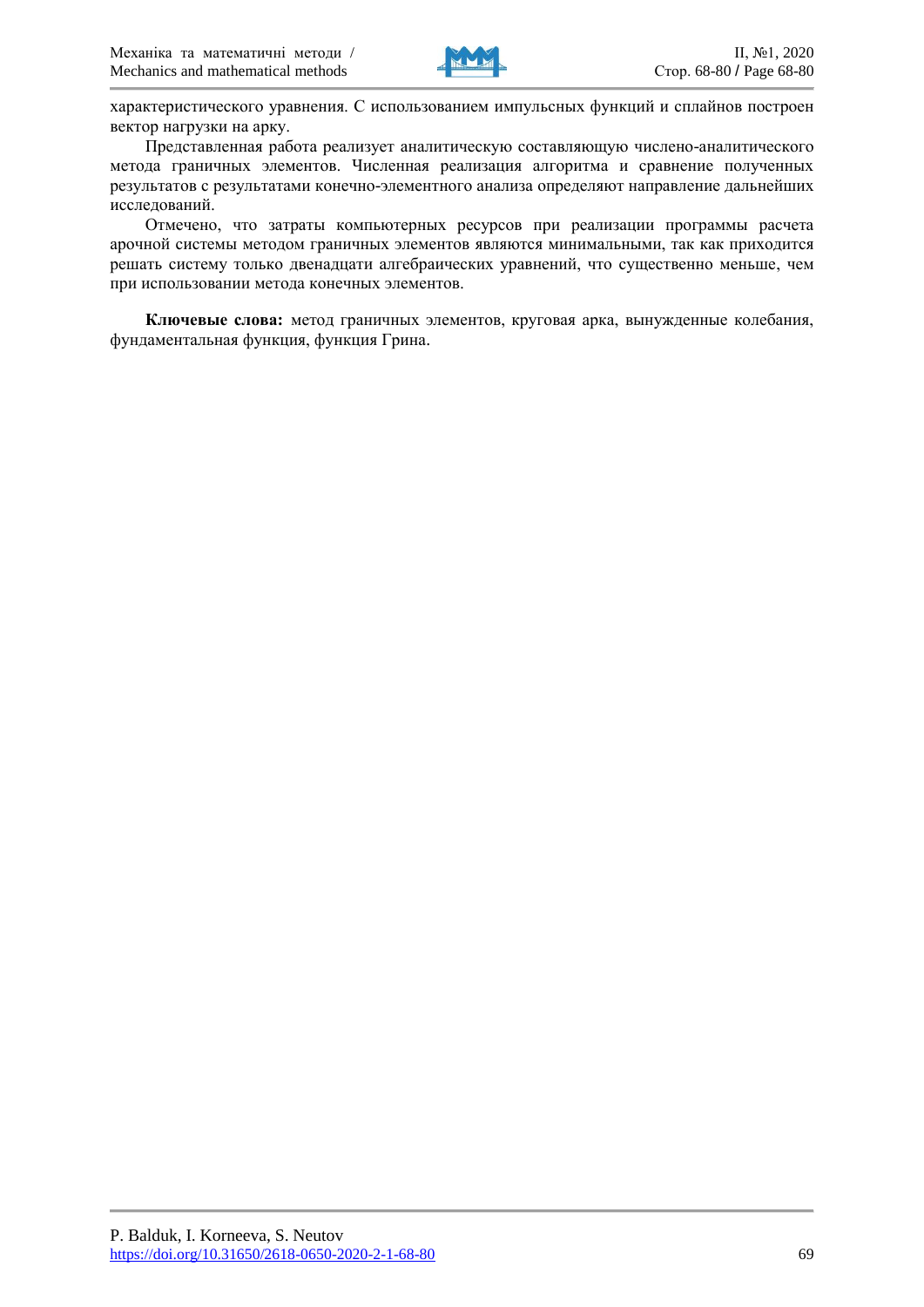

### **1 INTRODUCTION**

Arches are perhaps the most ancient building structures. As supporting structures they were used as far back as Assyria. The first steel arches appeared in the 40s of the ХIХth century. Subsequently, they became widespread in various fields. Currently, arches are used for industrial and public buildings, hangars, warehouses, greenhouses, etc. In construction, arched bridges of various designs are widespread. Their calculation for static loads has been developed quite fully, and for dynamic loads нагрузки much worse. Meanwhile, a significant increase in vehicle speeds and an increase in their carrying capacity leads to an increase in static and dynamic loads. In addition, new high-strength materials have appeared, structural forms and calculation methods are being improved, and all this leads to a decrease in the material consumption of structures, and, consequently, to their greater sensitivity to dynamic effects due to a decrease in rigidity.

In this regard, the development of methods for solving problems of free and forced vibrations of arches and arch systems continues to be relevant.

#### **2 ANALYSIS OF LITERATURE DATA AND PROBLEM FORMULATION**

The first publications devoted to the dynamic calculations of arches and arch systems appeared a long time ago, and were primarily associated with the construction of bridges. These are the works of F. Kh. Brown [1], K. Federhofer [2], A. B. Morgaevsky [3], I. M. Rabinovich [4], N. K. Snitko [5], A. F. Smirnov [6] and several other researchers. Then, over a sufficiently long period, no serious results were observed in the field of the dynamics of arches. And with the development of computer technology and the advent of new methods of calculating work in this direction, especially in foreign countries, they have intensified.

P. Chidamparam and A. W. Leissa [7] summarized all the literature published at that time (1993) on the vibrations of curved rods, beams, rings, and arches of arbitrary shape. The extensive bibliography cited in their article includes 407 references, including to the few works of Russian-speaking authors. However, the vast majority of work was related to the use of numerical methods and, mainly, the finite element method and its various modifications. There are a lot of such works, we note only some of them [8-13], which seem to be the most interesting. The trend towards the use of numerical methods continued in the future. There are also publications in the form of articles [14, 15] or sections in books [16, 18], where analytical approaches are proposed, however, there are many limitations associated with loads, geometry, or boundary conditions.

#### **3 AIM AND PURPOSE OF RESEARCH**

The aim of this work is to solve the problem of forced vibrations of the arch by the numerical-analytical method of boundary elements (NA BEM), the main provisions of which are described in [19-21].

The application of the proposed approach has already made it possible to obtain solutions to a wide class of problems of statics, dynamics and stability of rod systems, plates and shells, including a number of problems for which such solutions were absent, and also proved to be very effective for systems with discrete-continuous distribution of parameters .

The algorithm of the NA BEM can conditionally be divided into two parts - analytical and numerical. The first of these involves obtaining in an analytical form a complete system of fundamental solutions of the original differential equation, constructing the Green's function and the components of the vector of external loads, which are the problems to be solved in this article.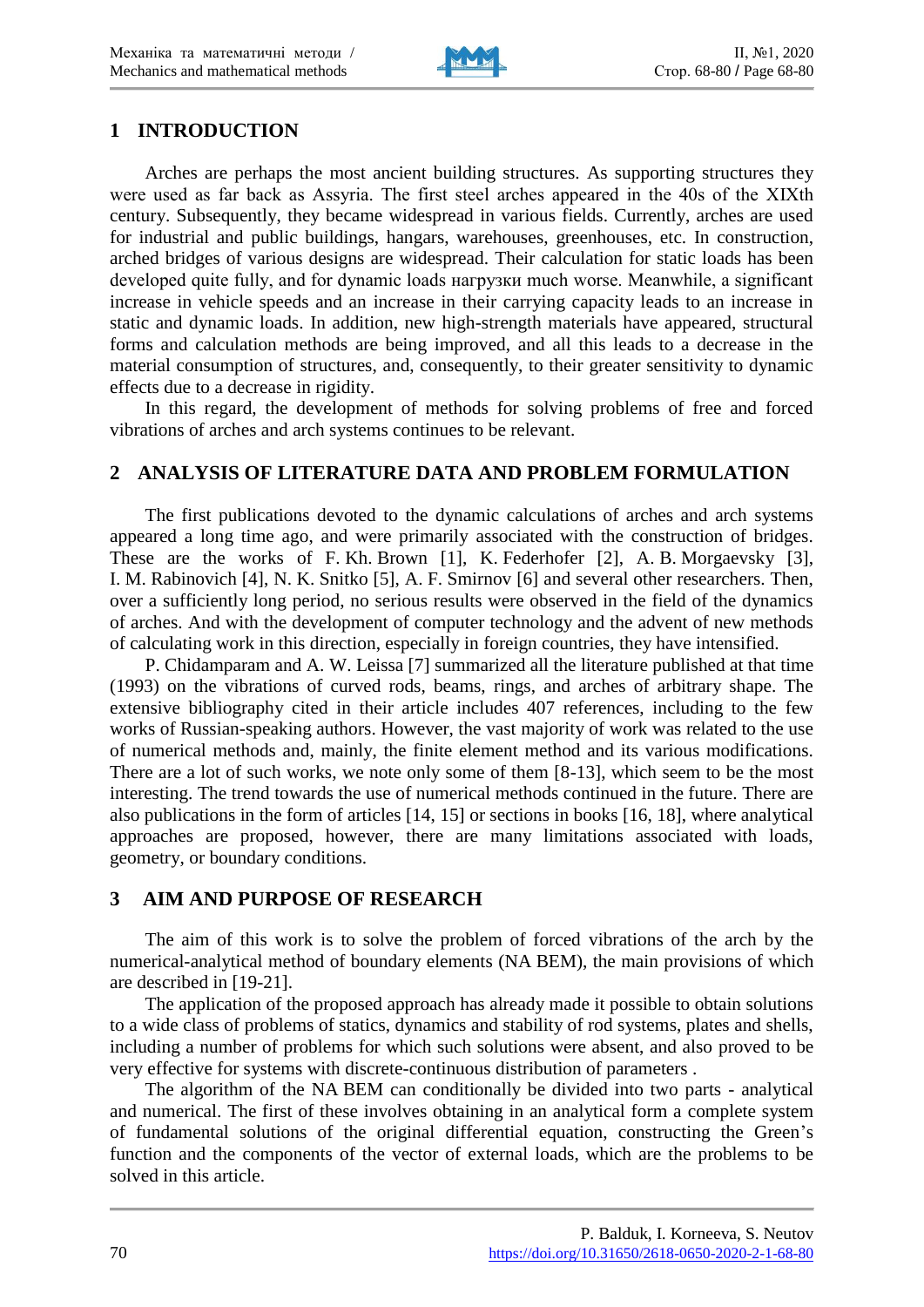### **4 RESEARCH RESULTS**

Let us consider the forced oscillations of a circular arch occurring under the action of normal  $q_n(\alpha, t)$  (Fig. 1) and tangential  $q_t(\alpha, t)$  (Fig. 2) forcing loads of arbitrary form.



**Fig. 1.** Circular arch under normal driving forces



**Fig. 2.** Circular arch, tangential driving forces

In this case, the equilibrium equations [5] will be supplemented by the corresponding terms:

$$
\frac{\partial Q(\alpha,t)}{\partial \alpha} = -N(\alpha,t) + mR \frac{\partial^2 v(\alpha,t)}{\partial t^2} - q_n(\alpha,t)R; \tag{1}
$$

$$
\frac{\partial N(\alpha,t)}{\partial \alpha} = -N(\alpha,t) + mR \frac{\partial^2 u(\alpha,t)}{\partial t^2} - q_n(\alpha,t)R; \tag{1}
$$
\n
$$
\frac{\partial N(\alpha,t)}{\partial \alpha} = -Q(\alpha,t) + mR \frac{\partial^2 u(\alpha,t)}{\partial t^2} - q_n(\alpha,t)R. \tag{2}
$$

And if we take into account the inertia forces, the presence of which is due to angular displacements, then the third equilibrium equation has the form

acements, then the third equilibrium equation has the form  
\n
$$
\frac{\partial M(\alpha, t)}{\partial \alpha} = Q(\alpha, t)R - \rho I \left[ \frac{\partial^2 u(\alpha, t)}{\partial t^2} + \frac{\partial^3 v(\alpha, t)}{\partial \phi \partial t^2} \right],
$$
\n(3)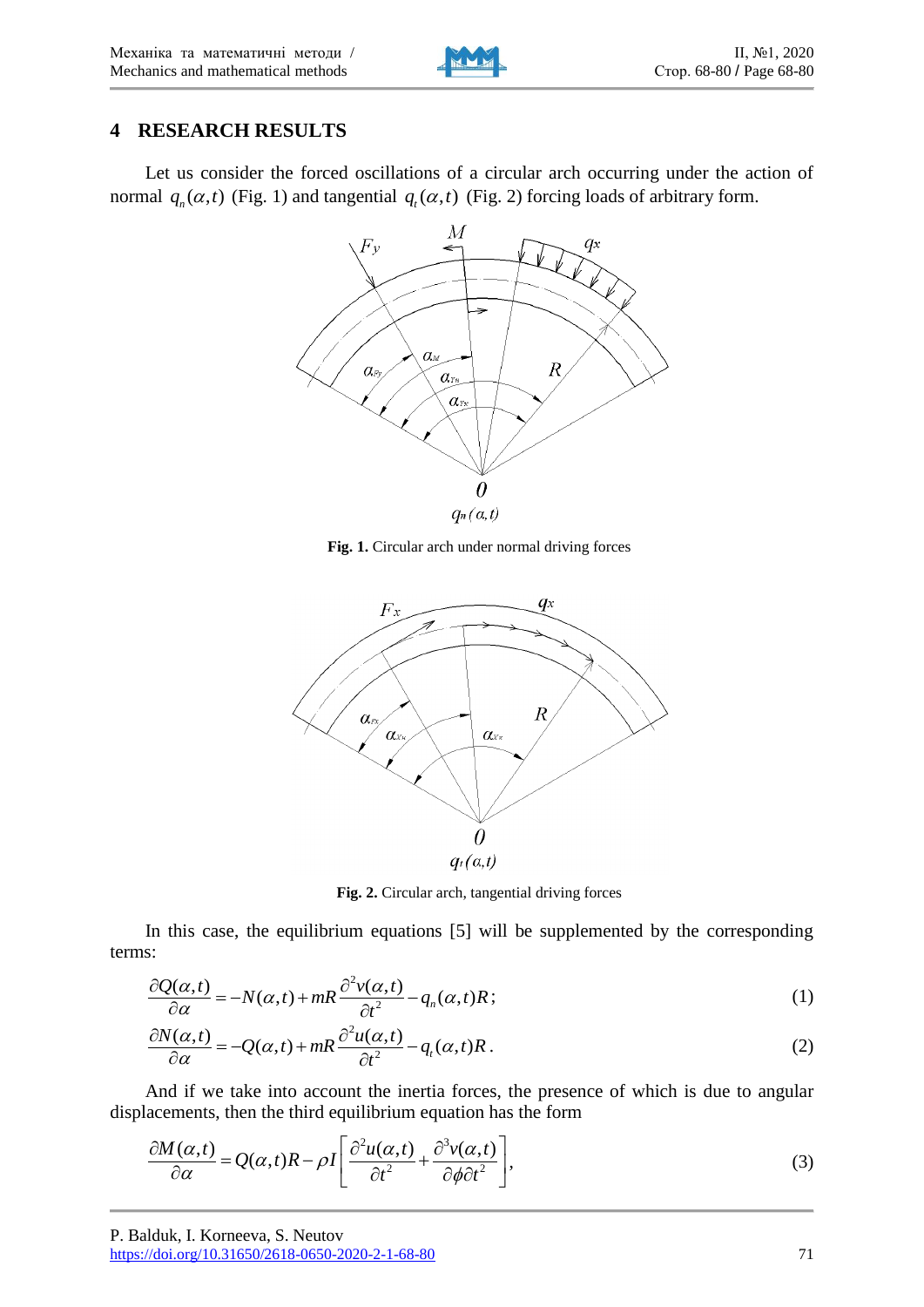

where  $\rho$  – material density;  $I$  – axial moment of inertia of the cross section;  $m$  – linear mass.

The second term in the right-hand side of (3) represents the moment of inertia of rotation

The second term in the right-hand side of (3) represents to  
\n
$$
M_{uu}(\alpha, t) = -\rho I \varepsilon ds = -\rho I \left[ \frac{\partial^2 u(\alpha, t)}{\partial t} + \frac{\partial^2 v(\alpha, t)}{\partial \varphi \partial t^2} \right],
$$

where

 $\epsilon = \partial^2 \phi(\alpha, t)/\partial t^2$  – angular acceleration of the angle of rotation of the cross section of the arch.

Taking into account the inertia of rotation significantly complicates the third equation of equilibrium, but does not significantly affect the final result, therefore, in the future we will use (3) in a simplified form

$$
\frac{\partial M(\alpha,t)}{\partial \alpha} = Q(\alpha,t)R\,. \tag{4}
$$

Using the known relations between stresses, deformations and displacements, we express the normal force and bending moment through displacements  $u$  and  $v$ :

$$
N = EA\varepsilon = \frac{EA}{R}(u' - v);
$$
  
\n
$$
M = -EI\chi = -\frac{EI}{R^2}(u' + v'').
$$
\n(5)

$$
M = -EI \chi = -\frac{E}{R^2} (u + v).
$$
  
\nIn view of (4) and (5), equations (1) and (2) are written as:  
\n
$$
-\frac{EI}{R^3} \frac{\partial^3 u(\alpha, t)}{\partial \alpha^3} - \frac{EI}{R^3} \frac{\partial^4 v(\alpha, t)}{\partial \alpha^4} + \frac{EA}{R} \frac{\partial u(\alpha, t)}{\partial \alpha} - \frac{EA}{R} v(\alpha, t) - mR \frac{\partial^2 v(\alpha, t)}{\partial t^2} = -q_n(\alpha, t)R;
$$
  
\n
$$
\frac{EA}{R} \frac{\partial}{\partial \alpha} \left[ \frac{\partial u(\alpha, t)}{\partial \alpha} - v(\alpha, t) \right] + \frac{EI}{R^3} \frac{\partial}{\partial \alpha} \left[ \frac{\partial u(\alpha, t)}{\partial \alpha} + \frac{\partial^2 v(\alpha, t)}{\partial \alpha^2} \right] - mR \frac{\partial^2 u(\alpha, t)}{\partial t^2} = -q_n(\alpha, t)R.
$$

We apply the Fourier method of variables separation to these equations, setting  $u(\alpha, t) = u(\alpha)T(t)$ ,  $q_n(\alpha, t) = q_n(\alpha)T(t)$ ,

$$
u(\alpha,t) = u(\alpha)T(t), q_n(\alpha,t) = q_n(\alpha)T(t),
$$
  

$$
v(\alpha,t) = v(\alpha)T(t), q_n(\alpha,t) = q_n(\alpha)T(t),
$$

then

$$
-\frac{EI}{R^3}u''T - \frac{EI}{R^3}v''T + \frac{EA}{R}u'T - \frac{EA}{R}vT - mRvT'' = -q_n(\alpha)TR,
$$
  

$$
\frac{EA}{R}u''T - \frac{EA}{R}v'T + \frac{EI}{R^3}(u'' + v''')T - mRuT'' = -q_n(\alpha)TR.
$$

Now deriving from frequency equation  $T'' + \omega^2 T = 0$ , we substitute T'' with  $(-\omega^2 T)$ .

After substitution and reduction by T we will obtain  
\n
$$
v^{IV} + \frac{EAR^2 - m\omega^2 R^4}{EI} v + u^{\prime\prime\prime} - \frac{EAR^2}{EI} u' = \frac{R^4}{EI} q_n(\alpha),
$$
\n
$$
\left(1 + \frac{EAR^2}{EI}\right)u^{\prime\prime} + \frac{m\omega^2 R^4}{EI} u + v^{\prime\prime\prime} - \frac{EAR^2}{EI} v' = -\frac{R^4}{EI} q_t(\alpha).
$$
\n(6)

Assuming  $\varepsilon = 0$ , that is, neglecting the tensile strain, we have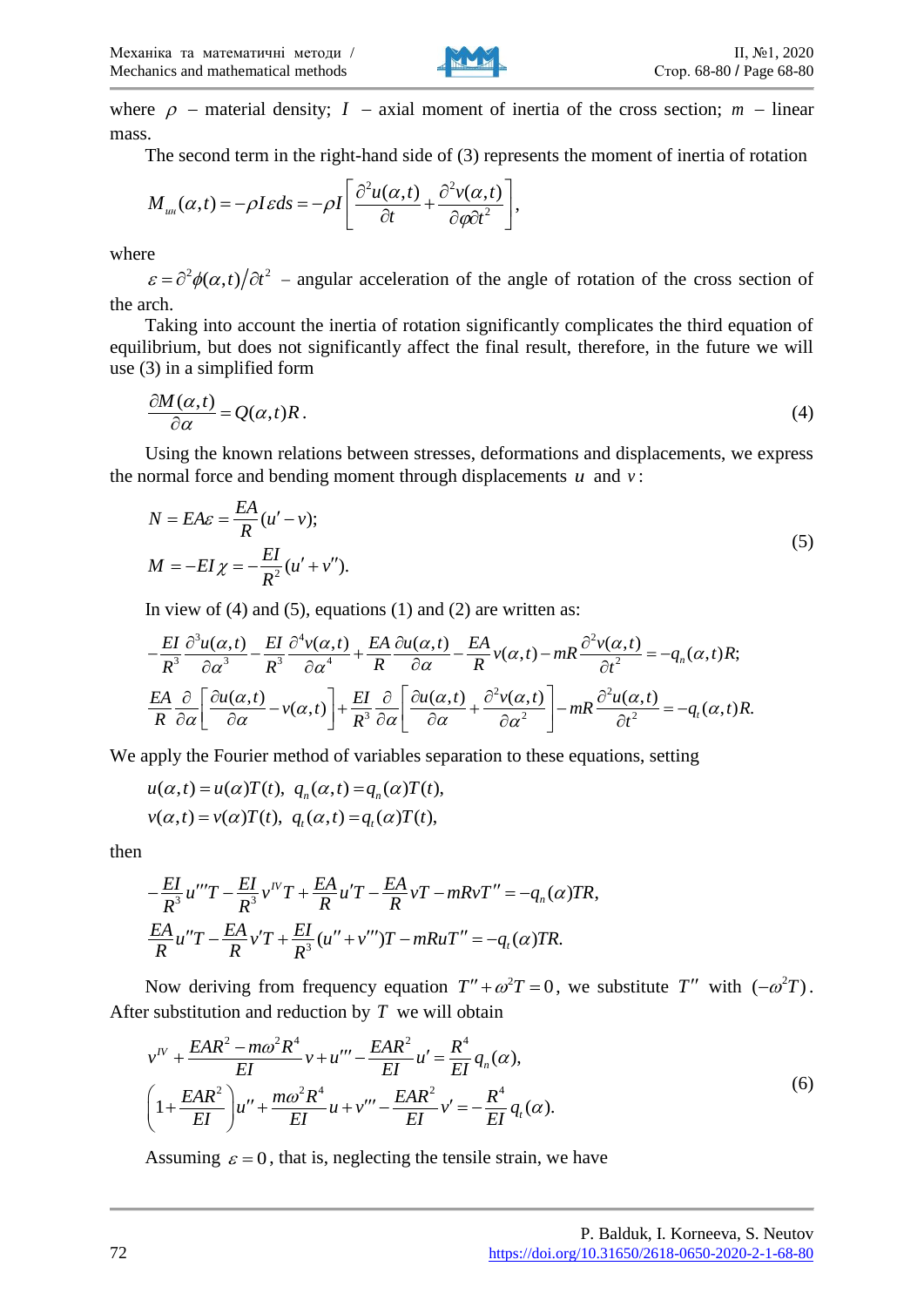$u'(\alpha) = v(\alpha)$ .



$$
(\mathcal{I})
$$

Taking into account (7), we differentiate on  $\alpha$  the first of equations (6) and add it to the second

and  
\n
$$
u^{VI} + 2u^{IV} + \left(1 - \frac{m\omega^2 R^4}{EI}\right)u'' + \frac{m\omega^2 R^4}{EI}u = \frac{R^4}{EI}(q'_n - q_t).
$$
\n(8)

As expected, the obtained equation of forced oscillations of the arch in its plane (8) differs from the analogous equation for free oscillations only in the presence of the right-hand side. This means that, as with free oscillations, 10 solutions are possible here, and the 360 fundamental functions obtained by us earlier for these solutions remain unchanged.

In accordance with the algorithm of the CA MGE [21], it is now necessary to form a vector of the right parts - a vector of loads, which, in turn, involves the calculation of the Green's function and its first five derivatives.

Let us find out what fundamental functions are associated with the Green function and its derivatives. For this, we consider one of the solutions to the differential equation of free oscillations [19], in which the corresponding characteristic equation has roots

 $t_1 < 0, t_{2,3} = \alpha \pm i \beta$ .

The general solution is written as

$$
t_1 < 0, t_{2,3} = \alpha \pm i\beta.
$$
  
The general solution is written as  

$$
u(\alpha) = C_1 \Phi_1(\alpha) + C_2 \Phi_2(\alpha) + C_3 \Phi_3(\alpha) + C_4 \Phi_4(\alpha) + C_5 \Phi_5(\alpha) + C_6 \Phi_6(\alpha).
$$

$$
\mu(\alpha) = C_1 \Phi_1(\alpha) + C_2 \Phi_2(\alpha) + C_3 \Phi_3(\alpha) + C_4 \Phi_4(\alpha) + C_5 \Phi_5(\alpha) + C_6 \Phi_6(\alpha).
$$
\nFunctions  $\Phi_1 - \Phi_6$  take values\n
$$
\Phi_1 = \cos \sqrt{t_1} \alpha, \quad \Phi_2 = \sin \sqrt{t_1} \alpha, \quad \Phi_3 = ch\gamma\alpha \sin \delta\alpha, \quad \Phi_4 = ch\gamma\alpha \cos \delta\alpha,
$$
\n(9)\n
$$
\Phi_5 = sh\gamma\alpha \cos \delta\alpha, \quad \Phi_6 = sh\gamma\alpha \sin \delta\alpha.
$$

The algorithm for constructing the Green's function is independent of the boundary conditions of the problem.

Let us define the integration constants  $C_k(\xi)$  ( $k = 1, 2, ..., 6$ ) from linear system of equations at  $\alpha = \xi$ : is define the integration constants  $C_k(s)$  (*n*)<br>
(*§*)  $y_2(\xi)$   $y_3(\xi)$   $y_4(\xi)$   $y_5(\xi)$   $y_6(\xi)$ ons at  $\alpha = \xi$ :<br>  $y_1(\xi)$   $y_2(\xi)$   $y_3(\xi)$   $y_4(\xi)$   $y_5(\xi)$  y s at  $\alpha = \xi$ :<br>
(5)  $y_2(\xi)$   $y_3(\xi)$   $y_4(\xi)$   $y_5(\xi)$   $y_6(\xi)$   $||C_1||$ 

$$
u'(\alpha) = v(\alpha).
$$
\nTaking into account (7), we differentiate on  $\alpha$  the first of equations (6) and add it to the second

\n
$$
u'' + 2u'' + \left(1 - \frac{m\omega^2 R^4}{EI}\right)u'' + \frac{m\omega^2 R^4}{EI}u = \frac{R^4}{EI}(q'_n - q_i).
$$
\nAs expected, the obtained equation of forced oscillations of the arch in its plane (8) differs from the analogous equation for free oscillations only in the presence of the right-hand side. This means that, as with free oscillations, 10 solutions are possible here, and the 360 than a fundamental functions obtained by us earlier for these solutions remain unchanged. In accordance with the algorithm of the CA MGE [21], it is now necessary to form a vector of the right parts. The vector of leads, which, in turn, involves the calculation of the right parts. For this, we consider one of the solutions to the differential equation of free derivatives. For this, we consider one of the solutions to the differential equation of free  $t_1 < 0$ ,  $t_{2,3} = \alpha \pm i\beta$ .

\nThe general solution is written as

\n
$$
u(\alpha) = C_1\Phi_1(\alpha) + C_2\Phi_2(\alpha) + C_3\Phi_3(\alpha) + C_4\Phi_4(\alpha) + C_5\Phi_5(\alpha) + C_6\Phi_6(\alpha).
$$
\nFunctions  $\Phi_1 = \cos \sqrt{t_1} \alpha$ ,  $\Phi_2 = \sin \sqrt{t_1} \alpha$ ,  $\Phi_3 = ch\gamma\alpha \sin \delta\alpha$ ,  $\Phi_4 = ch\gamma\alpha \cos \delta\alpha$ ,  $\Phi_5 = sh\gamma\alpha \cos \delta\alpha$ ,  $\Phi_6 = sh\gamma\alpha \sin \delta\alpha$ .

\nThe algorithm for constructing the Green's function is independent of the boundary conditions of the problem.

\nLet us define the integration constants  $C_h(\xi)$   $(k = 1, 2, ..., 6)$  from linear system of equations at  $\alpha = \xi$ :

\n
$$
y_1'(\xi) - y_2'(\xi) - y_3'(\xi) - y_4'(\xi) - y_5'(\xi) - y_5'(\xi) - y_6'(\xi) \begin{vmatrix} 0 \\ 0 \\ 0 \\ 0 \end{vmatrix}
$$
\n
$$
y_1''(\xi) - y_2'(\xi) - y_3''(\xi) - y_4''(\xi) - y_5''(\xi) \begin{vmatrix} 0 \\ 0 \\ 0 \\ 0
$$

The determinant of system (10) is Vronsky's determinant, which is not equal to zero for

$$
\alpha \in (0, \phi_{\alpha})
$$
, therefore, system (10) has a unique solution.  
Let us form partial solution:  

$$
Y(\alpha, \xi) = C_1(\xi) y_1(\alpha) + C_2(\xi) y_2(\alpha) + C_3(\xi) y_3(\alpha) + C_4(\xi) y_4(\alpha) + C_5(\xi) y_5(\alpha) + C_6(\xi) y_6(\alpha).
$$

We write the Green's function in the form

$$
G(\alpha,\xi) = Y(\alpha,\xi)H(\alpha-\xi),\tag{11}
$$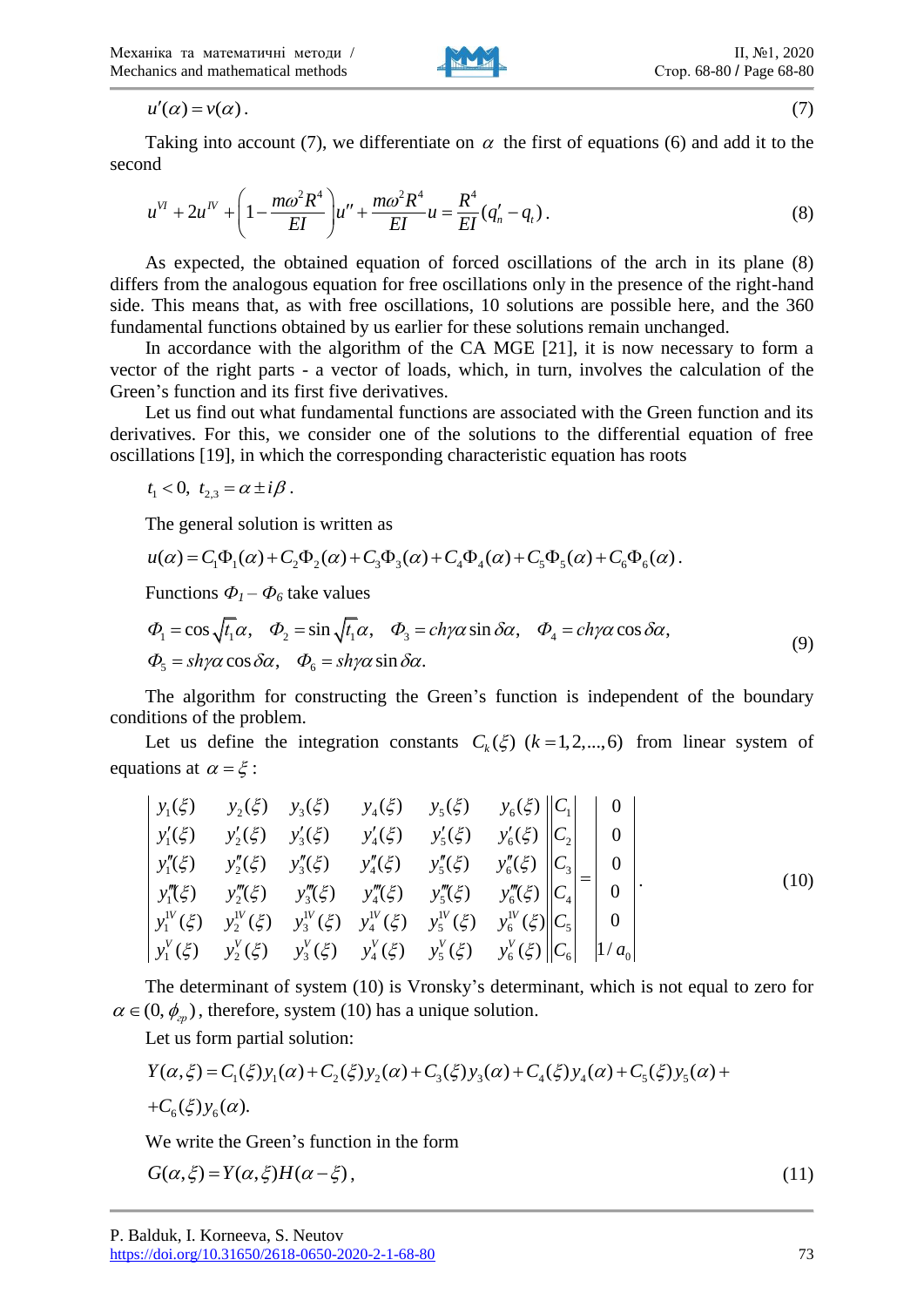

where  $H(\alpha - \xi)$  – Heaviside function [22].

If we stipulate in advance that the Green inequality  $\alpha > \xi$  always holds, then the Heaviside function in (11) can be omitted.

Provided that the coefficient at the highest degree in the main differential equation is

equal to the unity, we obtain the system of linear algebraic equations  
\n
$$
\begin{cases}\ny_1C_1 + y_2C_2 + y_3C_3 + y_4C_4 + y_5C_5 + y_6C_6 = 0; \\
y'_1C_1 + y'_2C_2 + y'_3C_3 + y'_4C_4 + y'_5C_5 + y'_6C_6 = 0; \\
y''_1C_1 + y''_2C_2 + y''_3C_3 + y''_4C_4 + y''_5C_5 + y''_6C_6 = 0; \\
y''_1C_1 + y''_2C_2 + y''_3C_3 + y''_4C_4 + y''_5C_5 + y''_6C_6 = 0; \\
y''_1C_1 + y''_2C_2 + y''_3C_3 + y''_4C_4 + y''_5C_5 + y''_6C_6 = 0; \\
y''_1C_1 + y''_2C_2 + y''_3C_3 + y''_4C_4 + y''_5C_5 + y''_6C_6 = 1,\n\end{cases}
$$
\n(12)

where

$$
y_1 = \cos\sqrt{t_1}\alpha; \ \ y_2 = \sin\sqrt{t_1}\alpha; \ \ y_3 = ch\gamma\alpha\sin\delta\alpha; \n y_4 = ch\gamma\alpha\cos\delta\alpha; \ \ y_5 = ch\gamma\alpha\cos\delta\alpha; \ \ y_6 = ch\gamma\alpha\sin\delta\alpha.
$$

Solving system (12) by the Gauss method 
$$
(\alpha = \xi)
$$
, we obtain:  
\n
$$
\begin{cases}\nC_1 = -\frac{\sin \sqrt{t_1} \xi}{a \sqrt{t_1}}; \\
C_2 = \frac{\cos \sqrt{t_1} \xi}{a \sqrt{t_1}}; \\
C_3 = \frac{\gamma (t + \gamma^2 - 3\delta^2) ch\gamma \xi \cos \delta \xi + \delta (t + 3\gamma^2 - \delta^2) sh\gamma \xi \sin \delta \xi}{2\gamma \delta a (\gamma^2 + \delta^2)}; \\
C_4 = \frac{-\gamma (t + \gamma^2 - 3\delta^2) ch\gamma \xi \sin \delta \xi + \delta (t + 3\gamma^2 - \delta^2) sh\gamma \xi \cos \delta \xi}{2\gamma \delta a (\gamma^2 + \delta^2)}; \\
C_5 = \frac{\gamma (t + \gamma^2 - 3\delta^2) sh\gamma \xi \sin \delta \xi - \delta (t + 3\gamma^2 - \delta^2) ch\gamma \xi \cos \delta \xi}{2\gamma \delta a (\gamma^2 + \delta^2)}; \\
C_6 = \frac{-\gamma (t + \gamma^2 - 3\delta^2) sh\gamma \xi \cos \delta \xi - \delta (t + 3\gamma^2 - \delta^2) ch\gamma \xi \sin \delta \xi}{2\gamma \delta a (\gamma^2 + \delta^2)},\n\end{cases}
$$

where

$$
a = t^2 + 2t(\gamma^2 - \delta^2) + (\gamma^2 + \delta^2)^2.
$$

Thus, the Green's function after substitution and simple transformations takes the form  $a = t^2 + 2t(\gamma^2 - \delta^2) + (\gamma^2 + \delta^2)^2$ .<br>Thus, the Green's function after substitution and simple transformations takes the form<br> $G(\alpha, \xi) = C_1(\xi) y_1(\alpha) + C_2(\xi) y_2(\alpha) + C_3(\xi) y_3(\alpha) + C_4(\xi) y_4(\alpha) + C_5(\xi) y_5(\alpha) +$ + C<sub>2</sub>( $\zeta$ )y<sub>2</sub>( $\alpha$ ) + C<sub>3</sub>( $\zeta$ )y<sub>3</sub>( $\alpha$ ) + C<sub>4</sub>( $\zeta$ )y<sub>4</sub>( $\alpha$ )<br>  $\frac{1}{\sqrt{1-\frac{1}{2}}}$ <br>  $\frac{1}{\sqrt{1-\frac{1}{2}}}\left[\gamma(t+\gamma^2-3\delta^2)\right]$  $J_6(\xi)y_6(\alpha) = \frac{\sin \sqrt{t_1}(\alpha - \xi)}{a\sqrt{t_1}} + \frac{1}{2\gamma\delta a(\gamma^2 + \delta^2)}$  $(\alpha)$  -<br> $(\alpha)$  -  $\delta$ <sup>2</sup> sin  $\sqrt{t_1(\alpha)} + C_2(\xi)y_2(\alpha) + C_3$ <br> $\frac{\sin \sqrt{t_1(\alpha - \xi)}}{\sqrt{t_2(\alpha - \xi)}} + \frac{1}{2\alpha \xi \sigma(\alpha)}$  $\mathcal{L}_1(\xi) = C_1(\xi) y_1(\alpha) + C_2(\xi) y_2(\alpha) + C_3(\xi) y_3(\alpha) + C_4(\xi) y_4(\alpha) + C_5(\xi) y_5(\alpha) +$ <br>  $(\xi) y_6(\alpha) = \frac{\sin \sqrt{t_1(\alpha - \xi)}}{a \sqrt{t_1}} + \frac{1}{2\gamma \delta a (\gamma^2 + \delta^2)} [\gamma (t + \gamma^2 - 3\delta^2) ch \gamma (\alpha - \xi) \sin \delta(\alpha - \xi)]$  $(\alpha)$  +  $C_3(\xi)y_3(\frac{1}{2\gamma\delta a(\gamma^2+\delta^2)})$  $\mathcal{L}_6(\xi) y_6(\alpha) = \frac{\sin \sqrt{t_1}(\alpha - \xi)}{a \sqrt{t_1}} + \frac{1}{2\gamma \delta a(\gamma^2)}$ <br> $(t + 3\gamma^2 - \delta^2) sh\gamma(\alpha - \xi) \cos \delta(\alpha - \xi)].$ *C<sub>6</sub>*( $\xi$ )  $y_6(\alpha) = \frac{\sin \sqrt{t_1}(\alpha - \xi)}{a\sqrt{t_1}} + \frac{1}{2\gamma\delta a(\gamma^2 + \delta^2)} [y_1(t + \gamma^2 - 3\delta^2)]ch$  $f + C_2(\xi)y_2(\alpha) +$ <br> $\frac{f_{t_1}(\alpha - \xi)}{a\sqrt{t_1}} + \frac{f_{t_2}(\alpha - \xi)}{2\gamma\delta a}$  $(\xi)y_6(\alpha) = \frac{\sin \theta}{t}$ <br>t + 3y<sup>2</sup> -  $\delta^2$ )sh inction after substitude  $C_2(\xi)y_2(\alpha) + C_3(\xi)$ <br> $\frac{\alpha-\xi}{\sqrt{2\pi}} + \frac{1}{2\sqrt{2\pi}}$ thus, the Green's function after substitution and simple transformations takes the form<br>  $\zeta$ ) = C<sub>1</sub>( $\xi$ )y<sub>1</sub>( $\alpha$ ) + C<sub>2</sub>( $\xi$ )y<sub>2</sub>( $\alpha$ ) + C<sub>3</sub>( $\xi$ )y<sub>3</sub>( $\alpha$ ) + C<sub>4</sub>( $\xi$ )y<sub>4</sub>( $\alpha$ ) + C<sub>5</sub>( $\xi$ )y<sub>5</sub>( $\alpha$ ) +<br>  $\zeta$ <sub>5</sub>  $\alpha$ ) + C<sub>3</sub>( $\xi$ ) y<sub>3</sub>( $\alpha$ ) + C<sub>4</sub>( $\xi$ )<br>  $\frac{1}{\alpha^{3/2}} [\gamma(t + \gamma^{2} - \gamma^{3/2})]$  $C_6(\xi)y_6(\alpha) = \frac{\sin\sqrt{t_1}(\alpha-\xi)}{a\sqrt{t_1}} + \frac{1}{2\gamma\delta a(\gamma^2+\delta^2)}[\gamma(t-\delta(t+3\gamma^2-\delta^2))sh\gamma(\alpha-\xi)\cos\delta(\alpha-\xi)].$ Thus, the Green's function after substitution and simple transformations takes the form<br>  $G(\alpha,\xi) = C_1(\xi)y_1(\alpha) + C_2(\xi)y_2(\alpha) + C_3(\xi)y_3(\alpha) + C_4(\xi)y_4(\alpha) + C_5(\xi)y_5(\alpha) +$ <br>  $+ C_6(\xi)y_6(\alpha) = \frac{\sin \sqrt{t_1}(\alpha - \xi)}{a\sqrt{t_1}} + \frac{1}{2\gamma \delta a(\gamma^2 + \delta^2$ + $C_6(\xi)y_6(\alpha) = \frac{\sin\sqrt{t_1}(\alpha-\xi)}{a\sqrt{t_1}} + \frac{1}{2\gamma\delta a(\gamma^2+\delta^2)}[\gamma(\alpha-\delta(t+3\gamma^2-\delta^2))sh\gamma(\alpha-\xi)\cos\delta(\alpha-\xi)].$ (13)

It is easy to verify that function (13) has all the properties characteristic of the Green function: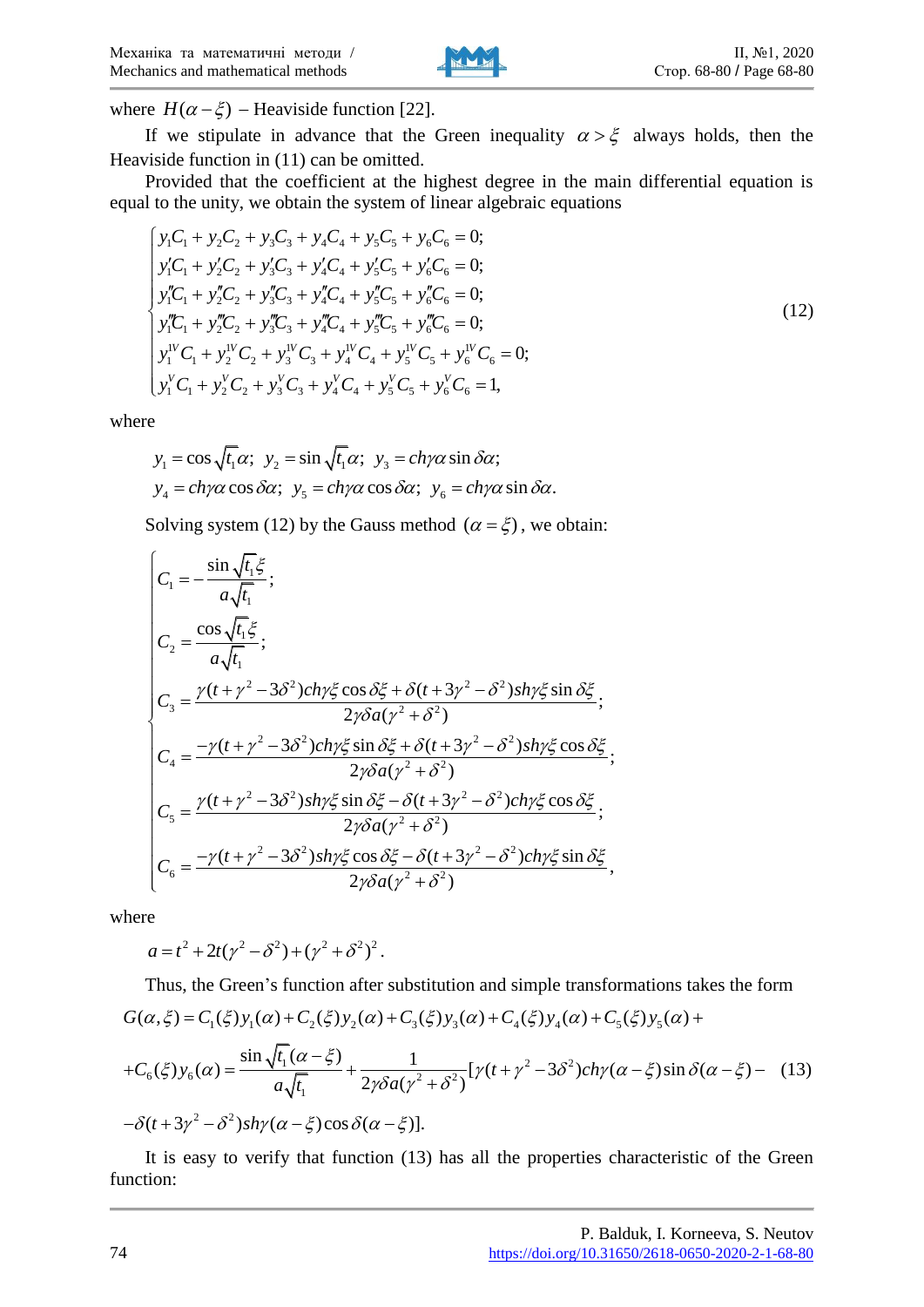

 $-G(\alpha,\xi) = 0$  at  $\alpha < \xi$ .

 $-G(\alpha,\xi)$ , as function of  $\alpha$  at constant  $\xi$  in  $(0,\phi_{\alpha}^{\beta})$ , with exception of point  $\alpha = \xi$ , satisfies to linear homogenous differential equation.

 $-G(\alpha, \xi)$  and its derivatives by  $\alpha$  up to *n*-th order inclusive are continuous for  $\alpha \in (0, \phi_{p})$  excluding point  $\alpha = \xi$ , in which derivatives by  $\alpha$  are continuous only up to

(*n*-2) order, and (*n*-1) derivative has a gap of the first kind with a jump  
\n
$$
\frac{d^{(n-1)}G(\alpha,\xi)}{d\alpha^{(n-1)}}\bigg|_{x=\xi+0} - \frac{d^{(n-1)}G(\alpha,\xi)}{d\alpha^{(n-1)}}\bigg|_{x=\xi-0} = \frac{1}{a_0}.
$$
\n- At  $\alpha = \xi$   
\n $G(\xi,\xi) = G'(\xi,\xi) = ... = G^{(n-2)}(\xi,\xi) = 0, G^{(n-1)}(\xi,\xi) = \frac{1}{a_0}.$ 

 $-G(\alpha, \xi)$  for equations with permanent coefficients depends only on difference of two variables  $(\alpha - \xi)$ 

Using the notation (9), the Green's function (13) can be represented as<br>  $\Phi_2(\alpha - \xi) = (t + \gamma^2 - 3\delta^2)\Phi_3(\alpha - \xi) = (t + 3\gamma^2 - \delta^2)\Phi_5(\alpha - \xi)$ 

bles 
$$
(\alpha - \xi)
$$
  
\nUsing the notation (9), the Green's function (13) can be represented as  
\n
$$
G(\alpha, \xi) = \frac{\Phi_2(\alpha - \xi)}{a\sqrt{t_1}} + \frac{(t + \gamma^2 - 3\delta^2)\Phi_3(\alpha - \xi)}{2\delta a(\gamma^2 - \delta^2)} - \frac{(t + 3\gamma^2 - \delta^2)\Phi_5(\alpha - \xi)}{2\gamma a(\gamma^2 + \delta^2)}.
$$
\n(14)

A comparison of (14) with the expressions of fundamental functions obtained earlier [19] shows that

$$
G(\alpha,\xi) = -A_{56}(\alpha - \xi). \tag{15}
$$

The first five derivatives of the Green's function are expressed as follows:<br>  $\Phi(\alpha - \xi) = \Phi(\alpha - \xi) = (t + \gamma^2 - \delta^2)\Phi(\alpha - \xi)$ 

The first five derivatives of the Green's function are expressed as follows:  
\n
$$
G'(\alpha,\xi) = \frac{\Phi_1(\alpha - \xi)}{a} - \frac{\Phi_4(\alpha - \xi)}{a} + \frac{(t + \gamma^2 - \delta^2)\Phi_6(\alpha - \xi)}{2\gamma\delta a}
$$

or

$$
G'(\alpha, \xi) = -A_{16}(\alpha - \xi).
$$
  
\n
$$
G''(\alpha, \xi) = \frac{\sqrt{t_1} \Phi_2(\alpha - \xi)}{a} + \frac{(t + \gamma^2 + \delta^2)}{2\delta a} + \frac{(t - \gamma^2 - \delta^2) \Phi_5(\alpha - \xi)}{2\gamma a}
$$
\n(16)

or

$$
G''(\alpha,\xi) = A_{14}(\alpha - \xi).
$$
  
\n
$$
G'''(\alpha,\xi) = \frac{t_1 \Phi_1(\alpha - \xi)}{a} + \frac{t_1 \Phi_4(\alpha - \xi)}{a} + \frac{[t_1(\gamma^2 - \delta^2) + (\gamma^2 + \delta^2)^2] \Phi_6(\alpha - \xi)}{2\gamma \delta a}
$$
\n(17)

or

$$
G'''(\alpha, \xi) = A_{24}(\alpha - \xi).
$$
  
\n
$$
G^{IV}(\alpha, \xi) = \frac{t_1 \sqrt{t_1} \Phi_2(\alpha - \xi)}{a} + \frac{[t_1(\gamma^2 - 3\delta^2) + (\gamma^2 + \delta^2)^2] \Phi_3(\alpha - \xi)}{2\delta a} + \frac{[t_1(3\gamma^2 - \delta^2) + (\gamma^2 + \delta^2)^2] \Phi_5(\alpha - \xi)}{2\gamma a}
$$
\n(18)

or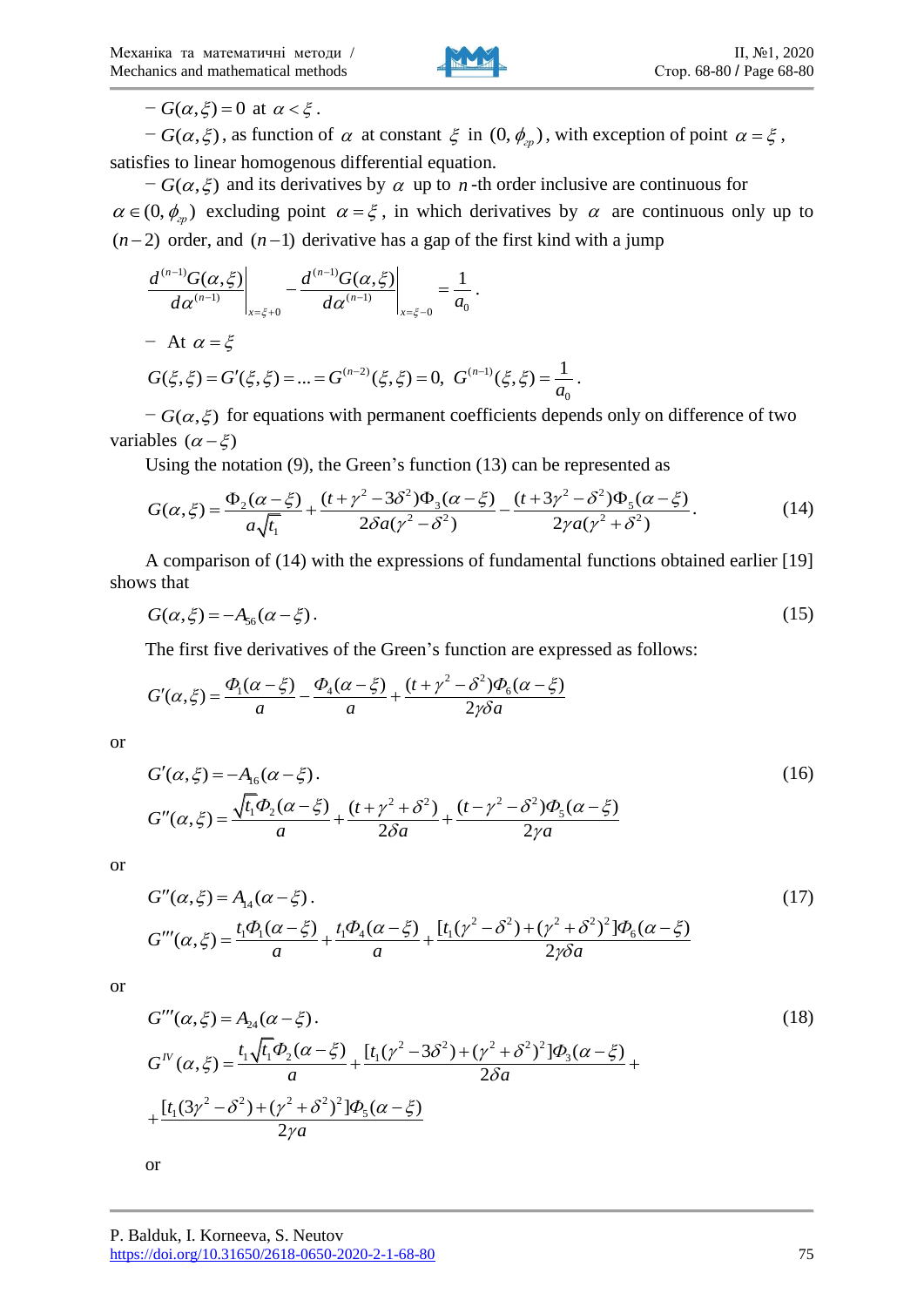

$$
G^{IV}(\alpha,\xi) = A_{34}(\alpha - \xi).
$$
\n
$$
G^{V}(\alpha,\xi) = \frac{t_1^2 \Phi_1(\alpha - \xi)}{a} + \frac{[2t_1(\gamma^2 - \delta^2) + (\gamma^2 + \delta^2)^2] \Phi_4(\alpha - \xi)}{a} + \frac{[t_1(\gamma^4 - 6\gamma^2 \delta^2 + \delta^4) + (\gamma^2 - \delta^2)(\gamma^2 + \delta^2)^2] \Phi_6(\alpha - \xi)}{2\gamma \delta a}
$$
\n(19)

or

$$
G^V(\alpha,\xi) = A_{44}(\alpha - \xi). \tag{20}
$$

Let's move on to determining the components of the external load vector

$$
\vec{B}^T = \begin{vmatrix} B_{11} & B_{21} & B_{31} & B_{41} & B_{51} & B_{61} \end{vmatrix}.
$$
 (21)

$$
B_{11} = \int_{0}^{\alpha} G(\alpha - \xi) q(\xi) d\xi,
$$
\n(22)

where according to  $(15)$ ,

 $G(\alpha - \xi) = -A_{56}(\alpha - \xi)$ .

The right side of the differential equation of forced oscillations (8) in the load vector is taken into account in the form

$$
q(\xi) = \frac{R^4}{EI} [q'_n(\xi) - q_i(\xi)].
$$
\n(23)

The components of this expression (Fig. 1, 2) are determined by the formulas:  
\n
$$
q_{i}(\xi) = \frac{F_{x}}{R} \delta(\xi - \alpha_{F_{x}}) + q_{x}[H(\xi - \alpha_{x_{H}}) - H(\xi - \alpha_{x_{K}})];
$$
\n
$$
q_{n}(\xi) = \frac{F_{y}}{R} \delta'(\xi - \alpha_{F_{y}}) + \frac{M}{R^{2}} \delta'(\xi - \alpha_{M}) + q_{y}[H(\xi - \alpha_{y_{H}}) - H(\xi - \alpha_{y_{K}})];
$$
\n(25)

$$
q_{t}(\xi) = \frac{1}{R} \delta(\xi - \alpha_{F_{x}}) + q_{x}[H(\xi - \alpha_{x_{H}}) - H(\xi - \alpha_{x_{K}})];
$$
\n
$$
q_{n}(\xi) = \frac{F_{y}}{R} \delta'(\xi - \alpha_{F_{y}}) + \frac{M}{R^{2}} \delta'(\xi - \alpha_{M}) + q_{y}[H(\xi - \alpha_{y_{H}}) - H(\xi - \alpha_{y_{K}})];
$$
\n
$$
q_{n}'(\xi) = \frac{F_{y}}{R} \delta'(\xi - \alpha_{F_{y}}) + \frac{M}{R^{2}} \delta''(\xi - \alpha_{M}) + q_{y}[\delta(\xi - \alpha_{y_{H}}) - \delta(\xi - \alpha_{y_{K}})].
$$
\n(26)

$$
q_{n}(\xi) = \frac{F_{y}}{R} \delta'(\xi - \alpha_{F_{y}}) + \frac{M}{R^{2}} \delta'(\xi - \alpha_{M}) + q_{y}[H(\xi - \alpha_{y_{H}}) - H(\xi - \alpha_{y_{K}})];
$$
\n
$$
q_{n}'(\xi) = \frac{F_{y}}{R} \delta'(\xi - \alpha_{F_{y}}) + \frac{M}{R^{2}} \delta''(\xi - \alpha_{M}) + q_{y}[\delta(\xi - \alpha_{y_{H}}) - \delta(\xi - \alpha_{y_{K}})].
$$
\n(26)

Substituting (24) and (26) into (23), we obtain:

Substituting (24) and (26) into (23), we obtain:  
\n
$$
B_{11} = -\frac{R^4}{EI} \int_0^a A_{56}(\alpha - \xi) \left\{ \frac{F_y}{R} \delta'(\xi - \alpha_{F_y}) + \frac{M}{R^2} \delta''(\xi - \alpha_M) + q_y[\delta(\xi - \alpha_{y_H}) - \delta(\xi - \alpha_{y_K})] - \frac{F_x}{R} \delta(\xi - \alpha_{F_x}) - q_x[H(\xi - \alpha_{x_H}) - H(\xi - \alpha_{x_K})] \right\} d\xi =
$$
\n
$$
= -\frac{F_y R^3}{EI} \int_0^a A_{56}(\alpha - \xi) \delta'(\xi - \alpha_{F_y}) d\xi - \frac{MR^2}{EI} \int_0^{\alpha} A_{56}(\alpha - \xi) \delta''(\xi - \alpha_M) d\xi - \frac{q_y R^4}{EI} \int_0^{\alpha} A_{56}(\alpha - \xi) \delta(\xi - \alpha_{y_H}) d\xi + \frac{q_y R^4}{EI} \int_0^{\alpha} A_{56}(\alpha - \xi) \delta(\xi - \alpha_{y_H}) d\xi + \frac{F_x R^3}{EI} \int_0^{\alpha} A_{56}(\alpha - \xi) \delta(\xi - \alpha_{F_x}) d\xi + \frac{q_x R^4}{EI} \int_0^{\alpha} A_{56}(\alpha - \xi) H(\xi - \alpha_{x_H}) d\xi -
$$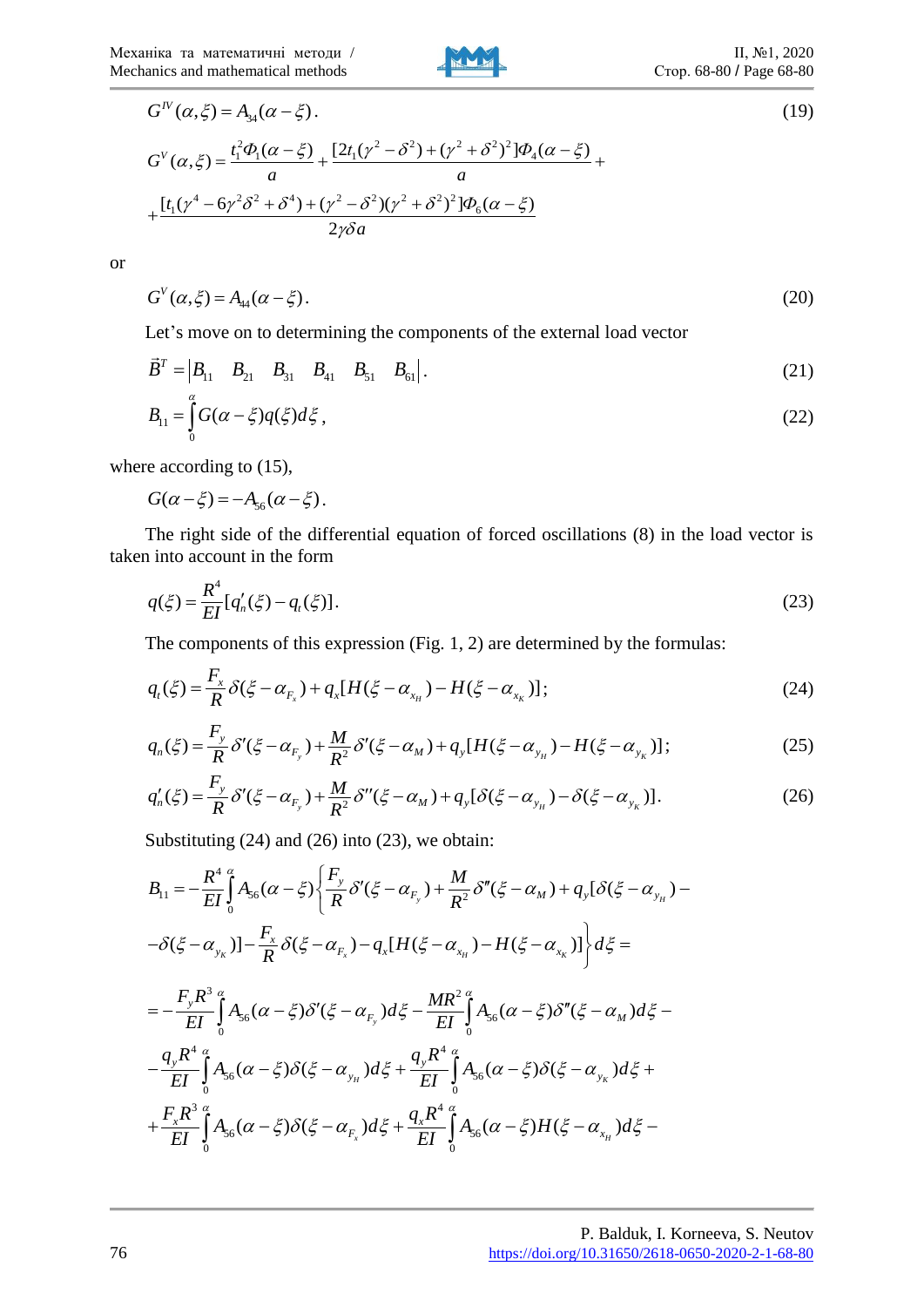

4 3 2 56 56 56 0 4 4 <sup>3</sup> 56 56 56 4 4 56 56 ( ) ( ) ( ) ( ) ( ) ( ) ( ) ( ) ( ) . *K y H K x x x H K x y x F M y y <sup>x</sup> y y F x x q R F R MR A H d A A EI EI EI q R q R F R A A A EI EI EI q R q R A d A d EI EI* 

Substituing value  $A_{56}(\alpha - \xi)$  [19] and perfomiing appropriate differentiation and integration taking into account all properties of impulse functions and splines [22, 23], we finally have:<br>  $B_{11} = -\frac{F_y R^3}{rL} \left\{ \frac{\Phi_1 (\alpha - \alpha_{F_y})}{rL} + \frac{t_1 + \gamma^2 - 3\delta^2}{2\sigma^2} [\gamma \Phi_6 (\alpha - \alpha_F) + \delta \Phi_4 (\alpha - \alpha_F)] - \right\}$ finally have: <sup>3</sup>  $\left[ \phi_1(\alpha - \alpha_{F_y}) \right] t_1 + \gamma^2 - 3\delta^2$ raking into account a<br>  $\frac{F_y R^3}{F I} \left\{ \frac{\Phi_1 (\alpha - \alpha_{F_y})}{\alpha} + \frac{t}{2} \right\}$ on taking into account all properties of impulse functions and splines [22, 2<br>ave:<br>=  $-\frac{F_y R^3}{EI} \left\{ \frac{\Phi_1(\alpha - \alpha_{F_y})}{a} + \frac{t_1 + \gamma^2 - 3\delta^2}{2a\delta(\gamma^2 + \delta^2)} [\gamma \Phi_6(\alpha - \alpha_{F_y}) + \delta \Phi_4(\alpha - \alpha_{F_y})] - \frac{F_y R^3}{2a\delta(\gamma^2 + \delta^2)} [\gamma \Phi_6(\alpha - \alpha_{$ 

tration taking into account all properties of impulse functions and splines [22, 23], we  
\nly have:  
\n
$$
B_{11} = -\frac{F_y R^3}{EI} \left\{ \frac{\phi_1(\alpha - \alpha_{F_y})}{a} + \frac{t_1 + \gamma^2 - 3\delta^2}{2a\delta(\gamma^2 + \delta^2)} [\gamma \phi_6(\alpha - \alpha_{F_y}) + \delta \phi_4(\alpha - \alpha_{F_y})] - \frac{t_1 + 3\gamma^2 - \delta^2}{2a\gamma(\gamma^2 + \delta^2)} [\gamma \phi_4(\alpha - \alpha_{F_y}) - \delta \phi_6(\alpha - \alpha_{F_y})] \right\} + \frac{MR^2}{EI} \left\{ -\frac{\sqrt{t_1 \phi_2(\alpha - \alpha_M)}}{a} + \frac{\sqrt{t_1 \phi_2(\alpha - \alpha_M)}}{2a\gamma(\gamma^2 + \delta^2)} [(\gamma^2 - \delta^2) \phi_3(\alpha - \alpha_M) + 2\gamma \delta \phi_5(\alpha - \alpha_M)] - \frac{t_1 + 3\gamma^2 - \delta^2}{2a\gamma(\gamma^2 + \delta^2)} [(\gamma^2 - \delta^2) \phi_5(\alpha - \alpha_M) - 2\gamma \delta \phi_3(\alpha - \alpha_M)] \right\} - \frac{q_y R^4}{EI} \left[ \frac{\phi_2(\alpha - \alpha_{y_x})}{a\sqrt{t_1}} + \frac{t_1 + \gamma^2 - 3\delta^2}{2a\delta(\gamma^2 + \delta^2)} \phi_5(\alpha - \alpha_{y_x}) - \frac{t_1 + 3\gamma^2 - \delta^2}{2a\gamma(\gamma^2 + \delta^2)} \phi_5(\alpha - \alpha_{y_x}) \right] + \frac{q_y R^4}{EI} \left[ \frac{\phi_2(\alpha - \alpha_{y_x})}{a\sqrt{t_1}} + \frac{t_1 + \gamma^2 - 3\delta^2}{2a\delta(\gamma^2 + \delta^2)} \phi_5(\alpha - \alpha_{y_x}) - \frac{t_1 + 3\gamma^2 - \delta^2}{2a\gamma(\gamma^2 + \delta^2)} \phi_5(\alpha - \alpha_{y_x}) \right] + \frac{F_x R^3}{EI} \left[ \frac{\phi_2(\alpha - \alpha_{y_x})}{a\sqrt{t_1}} + \frac{t_1 + \gamma^2 - 3\delta^2}{2a\delta(\gamma^2 + \delta^2)} \phi_5(\alpha - \alpha_{y_x}) - \frac{
$$

In a similar way, we calculate the remaining components of the load vector  $(21)$ , which we do not give here due to the limited volume of the paper.

#### **5 DISCUSSION OF RESEARCH RESULTS**

The proposed approach, the essence of which is that before approximation, analytical integration of the differential equation (or equations) is performed, i.e. in one form or another, the transition to integral equations is an alternative to existing numerical methods for solving differential equations. At the same time, not the entire region is subject to discretization, but only its boundary. The inner part of the region is considered as one "element". This leads to a significant decrease in the number of discrete elements, and, consequently, to a decrease in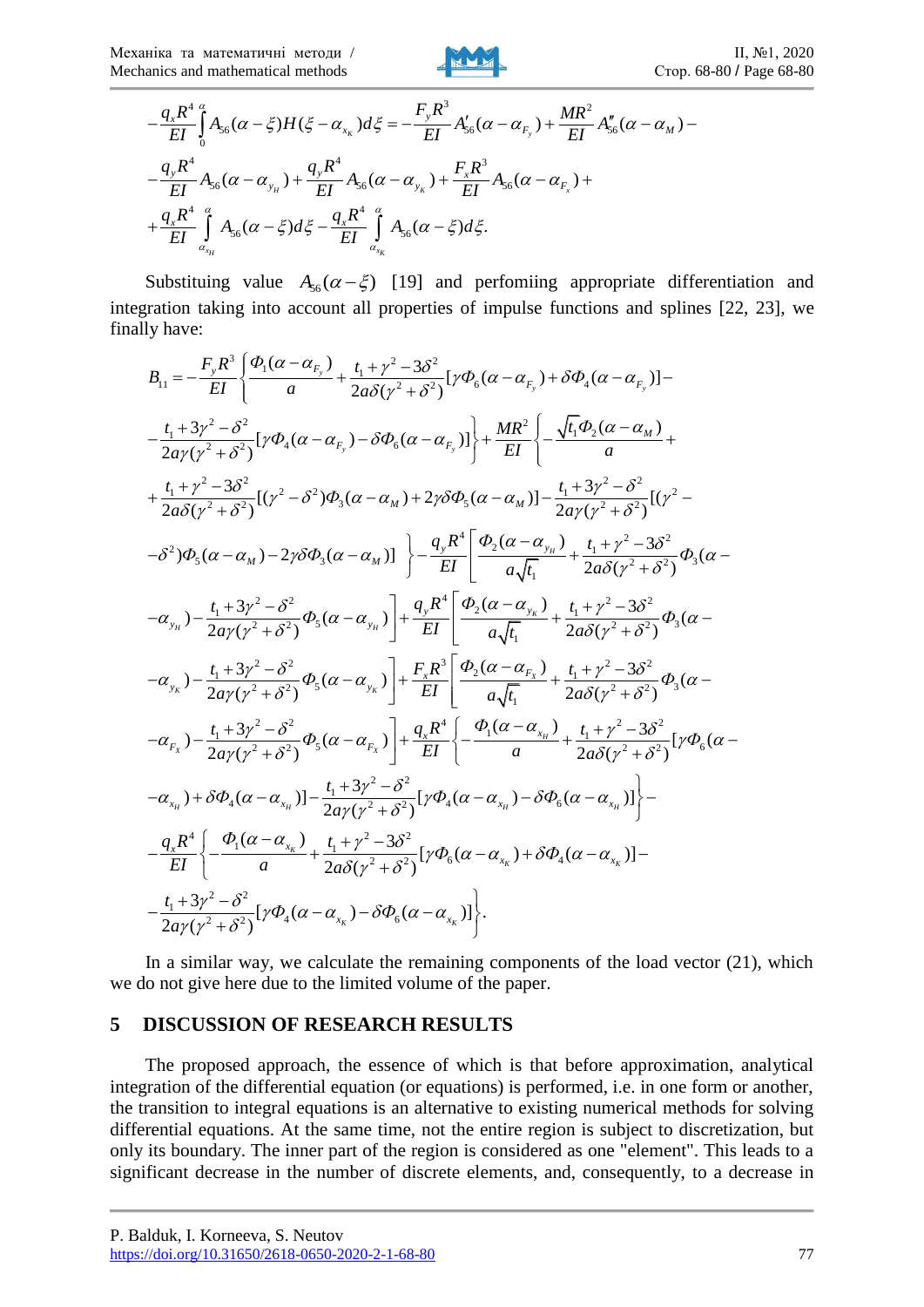

the order of the resolving system of algebraic equations. The method is distinguished by a unified approach to the problems of statics, dynamics and structural stability. The divergence of these three classes of problems consists only in different systems of fundamental functions. The matrix of fundamental functions is very sparse, which significantly improves the stability of numerical operations and ensures high accuracy of the results of the method.

## **6 CONCLUSIONS**

An ordinary sixth-order differential equation is derived with respect to the longitudinal displacement  $u$ , which describes the forced oscillations of a circular arch in its plane; the Green function is constructed, the load vector is formed. Thus, the first, analytical component of the numerical-analytical method of boundary elements has been completed. The numerical implementation of the algorithm and the comparison of the results with the results of finite element analysis determine the direction of our further research.

It should be noted that the cost of computer resources when implementing a program for calculating an arch system using the boundary element method is minimal, since it is necessary to solve a system of only twelve algebraic equations, which is significantly less than when using the finite element method.

The results obtained allow us to perform dynamic calculations for forced vibrations of not only arched building structures, but also elements of shipbuilding, engineering and any other structures, the design diagram of which is arches and arched systems of arbitrary configuration.

### **References**

- 1. Вrown, F. Н. (1934). Lateral Vibration of Ring-Schaped Frames. Jornal of the Franklin Inst. 218  $(1), 41-48.$
- 2. Federhofer, K. (1939-1940). Zur Schwingzahlberechnung des Dunnwandigen Hjhlenreifens. Ingr-Arch, 10–11.
- 3. Morgaevskij, A. B. (1955). O kolebaniyakh krugovoj arki v napravlenii, perpendikulyarnom k ee ploskosti, Inzhenerny'j sbornik, tom XXII.
- 4. Rabinovich, I. M. (1927). Dinamicheskoe vozdejstvie tolpy' na mosty' po danny'm speczial'ny'kh opy'tov Otdela inzhenerny'kh issledovanij. Voprosy' dinamiki mostov. 13 sbornik Otdela inzhenerny'kh issledovanij; sb. Trudov,  $63, \overline{7} - 18$ .
- 5. Snitko, N. K. (1953). Metody' rascheta sooruzhenij na vibracziyu i udar. M.: Gosizdat, 248.
- 6. Smirnova, A. F., Aleksandrov, A. V., Lashhenikov, B. Ya. i dr. (1984). Stroitel'naya mekhanika. Dinamika i ustojchivost' sooruzhenij. M.: Strojizdat, 413.
- 7. Chidamparam, P., Leissa, A. W. (1993). Vibrations of planar curved beams, rings, and arches. Appl Mech Rev, 46 (9), 467–483.
- 8. Wu, J. S., Lin, F. T., Shaw, H. J. (2013). Free in-plane vibration analysis of a curved beam (arch) with arbitrary various concentrated elements. Applied Mathematical Modelling. 37, 7588–7610
- 9. Lebeck, A. O., Knowlton, J. S. (1985). A finite element for the three-dimensional deformation of a circular ring. Int. J. Numer. Methods Eng, 21, 421–435.
- 10. Palaninathan, R., Chandrasekharan, P. S. (1985). Curved beam element stiffness matrix formulation. Comput. Struct, 21, 663–669.
- 11.Ryu, H. S., Sin, H. C. (1996). Curved beam elements based on strained fields. Commun. Numer. Methods Eng, 12, 767–773.
- 12.Litewka, P., Rak, J. (1997). An efficient curved beam finite element. Int. J. Numer. Methods Eng, 40, 2629–2652.
- 13.Litewka, P., Rakowski, J. (1998). The exact thick arch finite element. Comput. Struct, 68, 369–379.
- 14.Karnovskij, I. A. (2011). Vy'nuzhdenny'e kolebaniya arok.Teoriya arochny'kh konstrukczij Springer, N'yu-Jork, 331-350. doi.org/[10.1007/978-1-4614-0469-9\\_7](https://doi.org/10.1007/978-1-4614-0469-9_7)
- 15.Wang, T. M., Lee, J. M. (1974). Forced vibrations of continuous circular arch frames. Journal of Sound and Vibration, 32 (2), 159-173 doi.org/[10.1016/S0022-460X\(74\)80161-6](https://doi.org/10.1016/S0022-460X(74)80161-6)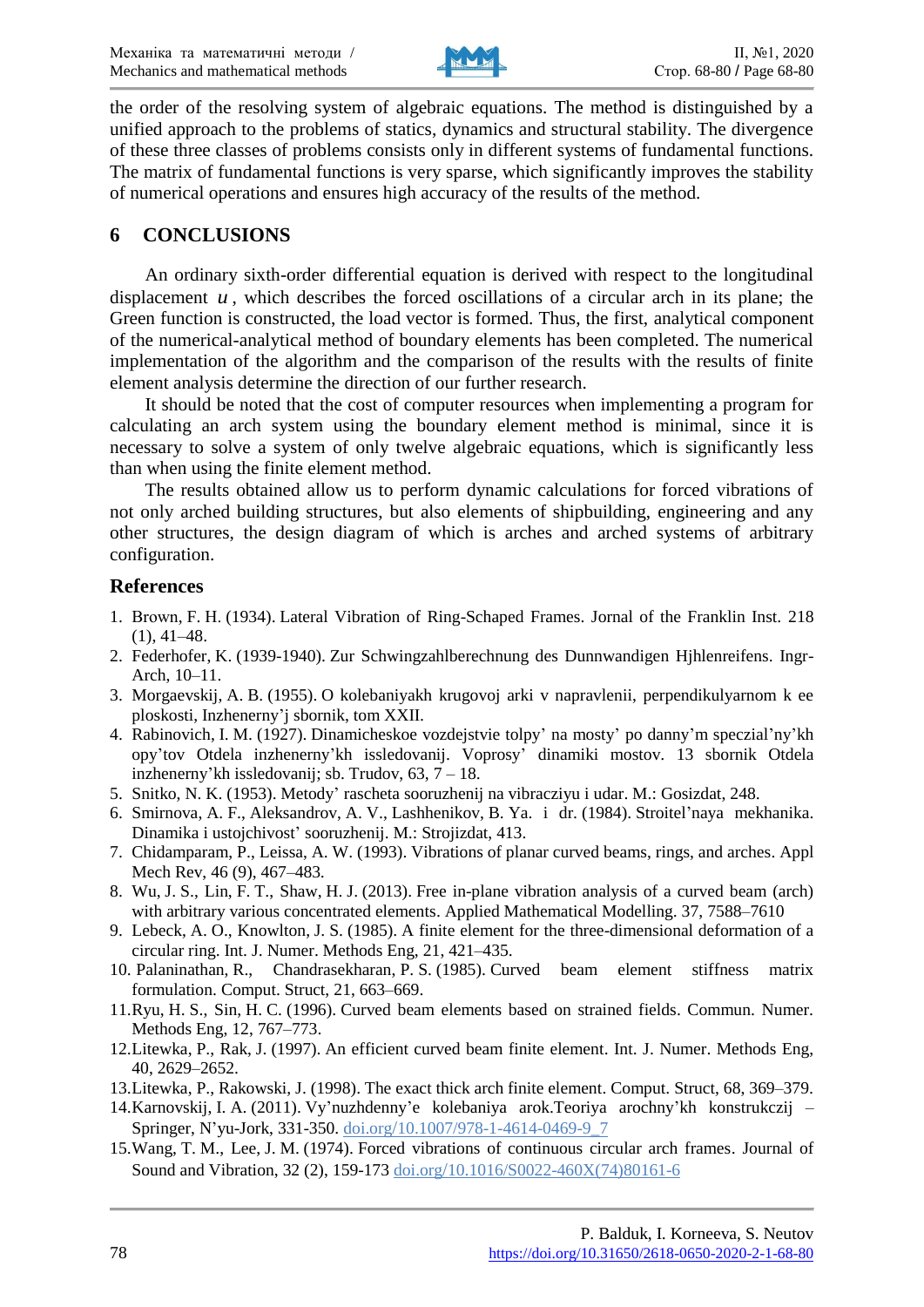

- 16.Chikhladze, E. D., Berestyanskaya, S. Yu., Lisyakov, I. M. (2015). Dinami'chni' rozrakhunki konstrukczi'j. Kh.: UkrDUZT, 164.
- 17.Shakirzyanov, R. A., Shakirzyanov, F. R. (2015). Dinamika i ustojchivost' sooruzhenij. Uchebnoe posobie. − 2-e pererab. izd. − Kazan': Izd-vo Kazansk. gos. arkhitekt.-stroit. un-ta, 120.
- 18.Joel, P. Conte, Rodrigo Astroza, Gianmario Benzoni (2017). Conte. Experimental Vibration Analysis for Civil Structures. Technology & Engineeringє, 918.
- 19.Dashhenko, A. F., Kolomiecz, L. V., Orobej, V. F., Sur'yaninov, N. G. (2010). Chislenno– analiticheskij metod granichny'kh e'lementov. Odessa: VMV, 1, (1), 416; 2 (2), 512.
- 20.Orobej, V. F., Sur'yaninov, N. G. (2011). Praktikum po resheniyu kraevy'kh zadach mekhaniki. Uchebnoe posobie dlya studentov tekhnicheskikh speczial'nostej. – Odessa: Astroprint, 408.
- 21.Orobej, V. F., Sur'yaninov, N. G. (2011). Osnovny'e polozheniya chislenno-analiticheskogo varianta MGE'. Trudy' Sankt-Perburgskogo politekhnich. un-ta. Inzhenerno-stroitel'ny'j zhurnal, 4 (22), 33-39.
- 22.Vladimirov, V. S. (1979). Obobshhenny'e funkczii v matematicheskoj fizike. M. Nauka, 320.
- 23.Kornejchuk, N. P., Babenko, V. F., Ligun, A. A. (1992). E'kstremal'ny'e svojstva polinomov i splajnov. AN Ukrainy, In-t matematiki. K.: Naukova dumka, 304.

#### **Литература**

- 1. Вrown F. Н. Lateral Vibration of Ring-Schaped Frames / F. Н. Вrown // Jornal of the Franklin Inst. – 1934. – Vol. 218 Nr. 1. – P. 41–48.
- 2. Federhofer K. Zur Schwingzahlberechnung des Dunnwandigen Hjhlenreifens / K. Federhofer // Ingr-Arch. – 1939-1940. – P. 10–11.
- 3. Моргаевский А. Б. О колебаниях круговой арки в направлении, перпендикулярном к ее плоскости / А. Б. Моргаевский // - Инженерный сборник, том XXII, 1955.
- 4. Рабинович И. М. Динамическое воздействие толпы на мосты по данным специальных опытов Отдела инженерных исследований / И. М. Рабинович // Вопросы динамики мостов. 13 сборник Отдела инженерных исследований; сб. трудов – 1927. – Вып. №63. – С. 7 – 18.
- 5. Снитко Н. К. Методы расчета сооружений на вибрацию и удар / Н. К. Снитко //. М.: Госиздат, 1953. – 248 с.
- 6. Смирнова А. Ф. Строительная механика. Динамика и устойчивость сооружений / А. Ф. Смирнов, А. В. Александров, Б. Я. Лащеников и др. // – М.: Стройиздат. 1984. – 413 с.
- 7. Chidamparam P. Vibrations of planar curved beams, rings, and arches / P. Chidamparam, A. W. Leissa // Appl Mech Rev vol 46, no 9, September 1993, P. 467–483.
- 8. Wu J. S. Free in-plane vibration analysis of a curved beam (arch) with arbitrary various concentrated elements / J. S. Wu, F. T. Lin, H. J. Shaw // Applied Mathematical Modelling. – 2013.  $-$  V. 37 – P. 7588–7610
- 9. Lebeck A. O. A finite element for the three-dimensional deformation of a circular ring / A. O. Lebeck, J. S. Knowlton // Int. J. Numer. Methods Eng. – 1985. – V. 21. – P. 421–435.
- 10.Palaninathan R. Curved beam element stiffness matrix formulation / R. Palaninathan, P. S. Chandrasekharan // Comput. Struct. – 1985. – V. 21. – P. 663–669.
- 11.Ryu H. S. Curved beam elements based on strained fields / H. S. Ryu, H. C. Sin // Commun. Numer. Methods Eng. – 1996. – V.12. – P. 767–773.
- 12.Litewka P. An efficient curved beam finite element /P. Litewka, J. Rakowski // Int. J. Numer. Methods Eng. – 1997. – V.40. – P. 2629–2652.
- 13.Litewka P. The exact thick arch finite element / P. Litewka, J. Rakowski // Comput. Struct. 1998. V.68. – P. 369–379.
- 14.Карновский И. А. Вынужденные колебания арок/ И. А. Карновский // Теория арочных конструкций – Спрингер, Нью-Йорк, Нью-Йорк – 2011. – С. 331-350. doi.org/[10.1007/978-1-4614-0469-9\\_7](https://doi.org/10.1007/978-1-4614-0469-9_7)
- 15.Wang T. M. Forced vibrations of continuous circular arch frames / T. M. Wang, J. M. Lee // Journal of Sound and Vibration.  $-1974.$  – Volume 32, Issue  $2, -P$ . 159-173 [doi.org/10.1016/S0022-460X\(74\)80161-6](https://doi.org/10.1016/S0022-460X(74)80161-6)
- 16.Чихладзе Э. Д. Динамічні розрахунки конструкцій / Э. Д. Чихладзе, С. Ю. Берестянская, І. М. Лисяков // – Х.: УкрДУЗТ, – 2015. – 164 с